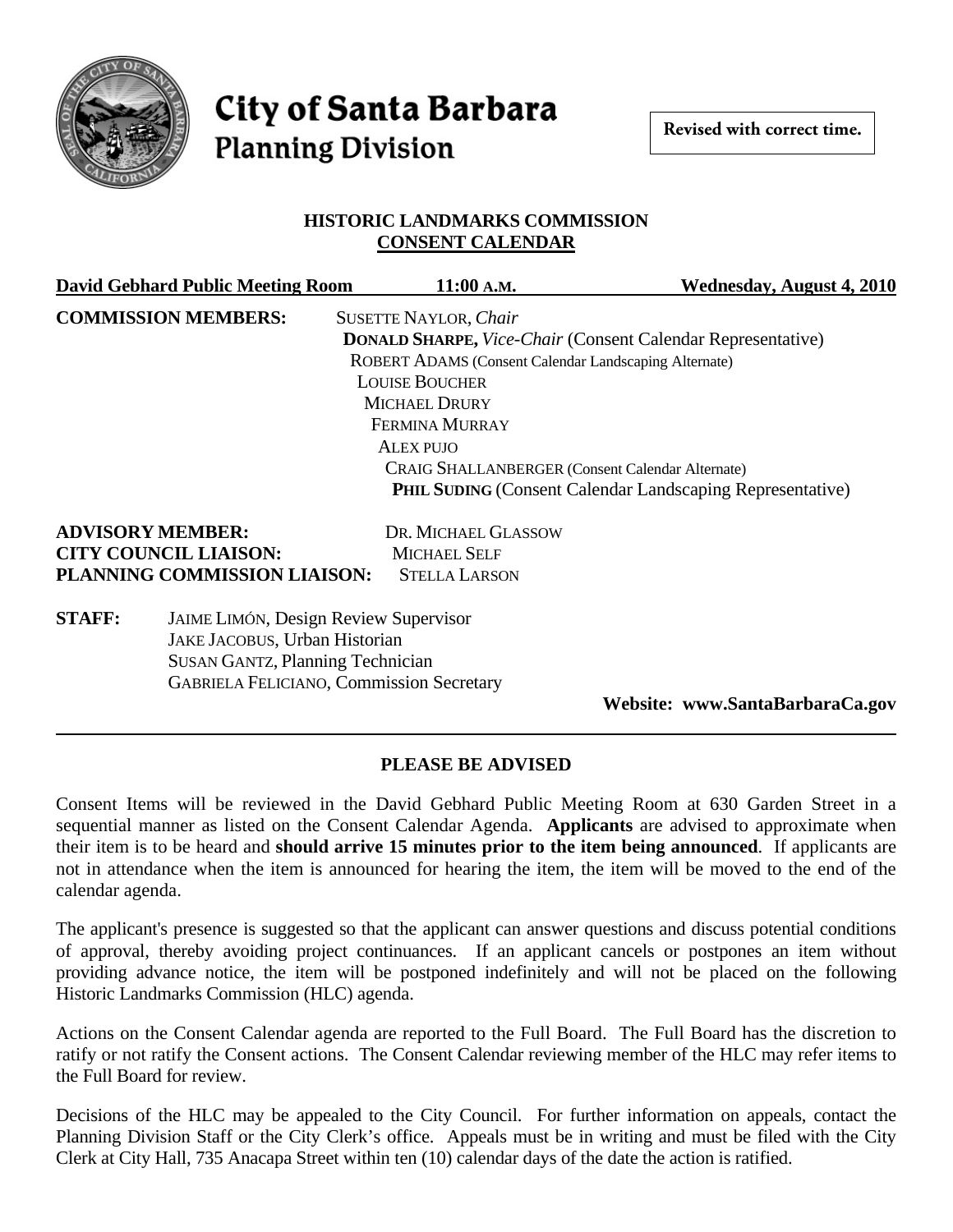#### **NEW ITEM**

## A. **206 E ANAPAMU ST** C-2 Zone Assessor's Parcel Number: 029-162-039 Application Number: MST2010-00096 Owner: Storke LLC Applicant: Geosyntec Consultants Architect: CSA Architects

(Proposal for a temporary soil remediation and indoor air quality mitigation program including the construction of an equipment enclosure and installation of soil vapor extraction equipment. Also proposed is to partially restripe the parking lots (located at 206 E. Anapamu Street and 1126 Santa Barbara Street) to allow two handicapped-accessible parking spaces and to alter the existing parking lot screen wall to allow an accessible path of travel.)

## **NEW ITEM**

## B. **735 STATE ST** C-2 Zone

| <b>Assessor's Parcel Number:</b> |  | 037-400-014                  |
|----------------------------------|--|------------------------------|
| <b>Application Number:</b>       |  | MST2010-00228                |
| Owner:                           |  | Balboa Building Company, LLC |
| Agent:                           |  | Jacob Webster                |
| Architect:                       |  | McCall Design Group          |
| <b>Business Name:</b>            |  | Banana Republic              |
|                                  |  |                              |

(Proposal to remove the mall entry doors on the north elevation and infill with a window and bulkhead to match the existing adjacent windows. A screening film is proposed to be applied to the interior of the window glass and a new awning to match existing will be installed above the new window.)

## **NEW ITEM**

| . . | -----------------                |                                       |
|-----|----------------------------------|---------------------------------------|
|     | <b>Assessor's Parcel Number:</b> | 033-042-012                           |
|     | <b>Application Number:</b>       | MST2010-00221                         |
|     | Owner:                           | Redevelopment Agency of Santa Barbara |
|     | Architect:                       | <b>Christine Pierron</b>              |
|     | <b>Business Name:</b>            | <b>Greyhound Lines</b>                |

(This is a **City Landmark** and is **eligible to be on the National Register of Historic Places: "Southern Pacific Railroad Station."** Proposal for exterior alterations including new exterior paint to match existing colors, new light fixtures, and the replacement of an existing cargo door with a pair of hinged doors to replicate the original. Also proposed is to add a new pedestrian crosswalk between the project building and the adjacent train station, and a new backflow prevention device.)

## **(Requires Historic Resource Findings and Findings for Alterations to a City Landmark.)**

C. **224 CHAPALA ST** HRC-2/SD-3 Zone